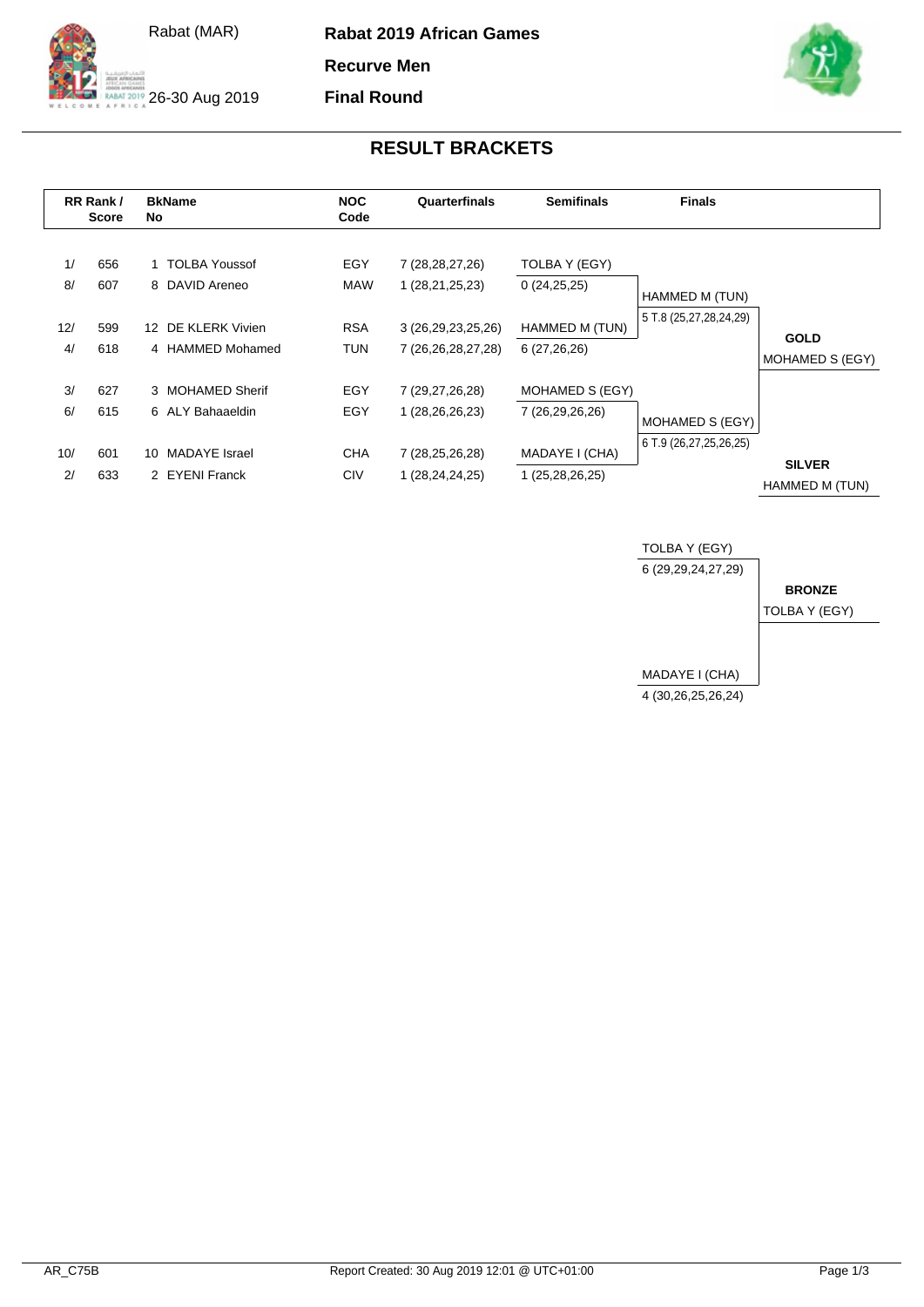



**Rabat 2019 African Games Recurve Men**

**Elimination Round**



## **RESULT BRACKETS**

|            | RR Rank/<br><b>Score</b> | No | <b>BkName</b>                                                      | <b>NOC</b><br>Code | 1/24<br>Elimin. Round                 | 1/16<br>Elimin, Round                     | 1/8<br>Elimin. Round   | Quarterfinals          |
|------------|--------------------------|----|--------------------------------------------------------------------|--------------------|---------------------------------------|-------------------------------------------|------------------------|------------------------|
|            |                          |    |                                                                    |                    |                                       |                                           |                        |                        |
| 1/         | 656                      |    | 1 TOLBA Youssof                                                    | EGY                |                                       | TOLBA Y (EGY)                             |                        |                        |
|            |                          |    | pre-seeded in 1/16th                                               |                    |                                       | 7 (30, 30, 27, 28)                        |                        |                        |
|            |                          |    |                                                                    |                    |                                       |                                           | TOLBA Y (EGY)          |                        |
| 33/        | 493                      |    | 33 ROMNO Jacques                                                   | <b>CHA</b>         | 6 T.7 (20,22,22,27,19)                | ROMNO J (CHA)                             | 6(26,29,27)            |                        |
| 32/        | 507                      |    | 32 MAHAMAN SALISSOU Ibrahim Hamzatou                               | <b>NIG</b>         | 5 T.6 (20,23,20,19,20)                | 1 (19,17,27,23)                           |                        | TOLBA Y (EGY)          |
|            |                          |    |                                                                    |                    |                                       |                                           |                        | 7 (28, 28, 27, 26)     |
| 17/        | 588                      |    | 17 BLEWETT Morgan Cale                                             | <b>RSA</b>         |                                       | <b>BLEWETT MC (RSA)</b>                   |                        |                        |
|            |                          |    | -Bye-                                                              |                    |                                       | 2 (22, 25, 19, 23)                        | JELLOUN M (MAR)        |                        |
|            |                          |    | -Bye-                                                              |                    |                                       | JELLOUN M (MAR)                           | 0(20, 24, 24)          |                        |
| 16/        | 588                      |    | 16 JELLOUN Mohamed                                                 | <b>MAR</b>         |                                       | 6 (27,24,26,26)                           |                        |                        |
|            |                          |    |                                                                    |                    |                                       |                                           |                        |                        |
| 9/         | 602                      |    | 9 GROBLER Adriaan                                                  | <b>NAM</b>         |                                       | <b>GROBLER A (NAM)</b>                    |                        |                        |
|            |                          |    | -Bye-                                                              |                    |                                       | 6 (30,27,27,27)                           | <b>GROBLER A (NAM)</b> |                        |
|            |                          |    |                                                                    |                    |                                       |                                           | 4 (26, 25, 27, 25, 23) |                        |
|            |                          |    | -Bye-                                                              |                    |                                       | ALMUJREESI M (LBA)                        |                        |                        |
| 24/        | 563                      |    | 24 ALMUJREESI Muhanad                                              | LBA                |                                       | 2 (25,27,27,25)                           |                        | DAVID A (MAW)          |
| 25/        | 562                      |    | 25 MOROKANT Koffi Allassane                                        | <b>CIV</b>         |                                       | MOROKANT KA (CIV)                         |                        | 1 (28,21,25,23)        |
|            |                          |    | -Bye-                                                              |                    |                                       | 0(20, 23, 24)                             |                        |                        |
|            |                          |    |                                                                    |                    |                                       |                                           | DAVID A (MAW)          |                        |
|            |                          |    | pre-seeded in 1/16th                                               |                    |                                       | DAVID A (MAW)                             | 6 (27,24,25,28,26)     |                        |
| 8/         | 607                      |    | 8 DAVID Areneo                                                     | <b>MAW</b>         |                                       | 6(28, 26, 27)                             |                        |                        |
|            |                          |    |                                                                    |                    |                                       |                                           |                        |                        |
| 5/         | 616                      |    | 5 EL BOUSSOUNI Omar                                                | <b>MAR</b>         |                                       | EL BOUSSOUNI O (MAR)                      |                        |                        |
|            |                          |    | pre-seeded in 1/16th                                               |                    |                                       | 4 (27, 15, 23, 28, 17)                    | ELALAOUI I (MAR)       |                        |
| 37/        | 288                      |    | 37 ALYAN Abdelrahman                                               | SUD                | 2 (23, 25, 11, 17)                    | ELALAOUI I (MAR)                          | 2 (21, 28, 23, 23)     |                        |
| 28/        | 540                      |    | 28 ELALAOUI Ismail                                                 | <b>MAR</b>         | 6 (25, 23, 24, 26)                    | 6 (25, 27, 27, 25, 22)                    |                        |                        |
|            |                          |    |                                                                    |                    |                                       |                                           |                        | DE KLERK V (RSA)       |
| 21/        | 573                      |    | 21 KOUASSI Rene Philippe                                           | <b>CIV</b>         |                                       | KOUASSI RP (CIV)                          |                        | 3 (26,29,23,25,26)     |
|            |                          |    | -Bye-                                                              |                    |                                       | 0(24,21,19)                               | DE KLERK V (RSA)       |                        |
|            |                          |    |                                                                    |                    |                                       |                                           | 6 (25, 23, 26, 27)     |                        |
|            |                          |    | -Bye-                                                              |                    |                                       | DE KLERK V (RSA)                          |                        |                        |
| 12/        | 599                      |    | 12 DE KLERK Vivien                                                 | <b>RSA</b>         |                                       | 6(25, 24, 24)                             |                        |                        |
| 13/        | 596                      |    | 13 BABET Jean Marie Cliff                                          | MRI                |                                       | <b>BABET JMC (MRI)</b>                    |                        |                        |
|            |                          |    | -Bye-                                                              |                    |                                       | 7 (23, 27, 25, 27)                        |                        |                        |
|            |                          |    |                                                                    |                    |                                       |                                           | <b>BABET JMC (MRI)</b> |                        |
|            |                          |    | -Bye-                                                              |                    |                                       | <b>HOCINE A (ALG)</b>                     | 4 (29, 26, 24, 26, 22) |                        |
| 20/        | 576                      |    | 20 HOCINE Abdelmajid                                               | <b>ALG</b>         |                                       | 1 (23,24,23,25)                           |                        | HAMMED M (TUN)         |
|            |                          |    |                                                                    |                    |                                       |                                           |                        | 7 (26, 26, 28, 27, 28) |
| 29/<br>36/ | 534<br>390               |    | 29 DANZABE Alexandre<br>36 RANDRIANASOLONIAIKO Thierry Gabriel MAD | <b>CHA</b>         | 6 (22,19,20,20)<br>2 (15, 14, 24, 15) | DANZABE A (CHA)<br>4 (25, 18, 26, 24, 24) |                        |                        |
|            |                          |    |                                                                    |                    |                                       |                                           | HAMMED M (TUN)         |                        |
|            |                          |    | pre-seeded in 1/16th                                               |                    |                                       | HAMMED M (TUN)                            | 6 (26, 28, 27, 24, 27) |                        |
| 4/         | 618                      |    | 4 HAMMED Mohamed                                                   | <b>TUN</b>         |                                       | 6 (24, 29, 25, 27, 27)                    |                        |                        |